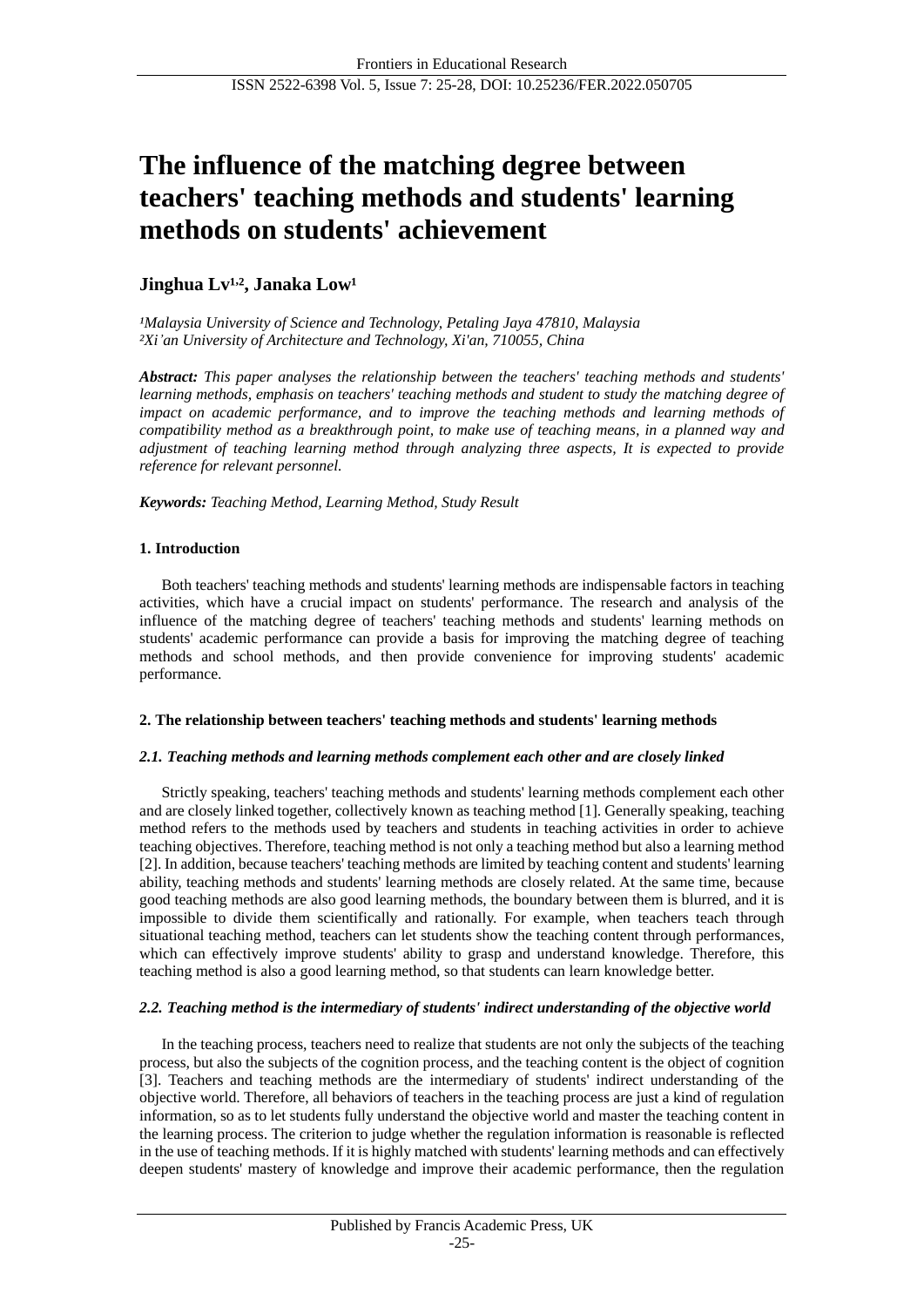# ISSN 2522-6398 Vol. 5, Issue 7: 25-28, DOI: 10.25236/FER.2022.050705

information is reasonable. If students and the learning method of matching degree is high, can't help students better master knowledge, improve students' academic performance, so this kind of control information is not reasonable, so teachers need to select a new teaching method, in order to meet the needs of teaching, improve students' academic performance, so that the students in the learning process can realize the object.

## *2.3. Teaching methods can provide students with the most reasonable learning methods*

The higher the degree of matching between teaching methods and students' learning methods, the stronger students' sense of learning will be in the learning process. Therefore, it is not difficult to find that the degree of matching between teachers' teaching methods and students' learning methods will directly affect the sense of learning. Therefore, the most appropriate teaching method must also be the most appropriate learning method, and in teaching activities, teachers' teaching method and students' learning method jointly form the teaching mode, achieve the educational objectives together, so that students can better grasp the relevant knowledge. Therefore, teaching methods can provide students with a scientific and reasonable learning method, so that students can actively participate in learning. For example, when teachers use heuristic teaching methods to carry out teaching activities, they need to carry out teaching activities jointly between teachers and students, rather than teachers or students' unilateral behavior.

#### **3. The influence of the matching degree between teachers' teaching methods and students' learning on academic performance**

#### *3.1. Influence students' interest in learning and arouse their enthusiasm*

To teachers' teaching and students learning match will affect students' study interest, arouse the enthusiasm of students, if the teaching method and learning method matching degree is higher, so the students in the process of learning society are also produced by the stronger, thus increasing the students' interest in learning, to be able to more actively involved in learning, improve their academic performance. If the matching degree of teaching method and learning method is low, it will lead to students' difficulty in mastering knowledge in the learning process, and their sense of learning is low. As a result, students are less enthusiastic about learning, and thus their academic performance declines.

Not only that, the teachers in the teaching process with the aid of all kinds of teaching methods, can put the arcane knowledge into digestible and knowledge, let the students in the learning process can gradually develop a suitable for their own learning methods, to deepen the knowledge of, make the teachers' teaching and students' learning methods of compatibility, eventually improve the goal of learning.

#### *3.2. to enable teachers to better carry out teaching tasks, improve students' academic performance*

Teaching methods and learning methods match height will directly affect the teaching activity, this is because if the teachers' teaching and students' learning methods matching degree is high, can make students better grasp what teachers teach, realize the teaching goal, the teacher can effectively carry out the teaching tasks, improve the students' academic performance, promote the development of students.If the matching degree between teachers' teaching methods and students' learning methods is low, then when teachers carry out teaching activities with the help of teaching methods, students will fall behind the learning progress, which seriously affects the development of teaching tasks and is not conducive to improving students' academic performance and promoting students' development.

In addition, teachers in the teaching activities, to choose the suitable teaching method, not only can make teaching activities get twice the result with half the effort, also can let students actively participate in learning, promote the teaching task smoothly, so that the students can have enough time to learn outside the classroom knowledge, enrich students' knowledge reserve, eventually to improve students' academic performance.

## *3.3. Affect learning efficiency*

Teachers teaching methods and students learning method of matching degree can also affect students' learning efficiency, if the teachers' teaching methods and students' learning methods matching degree is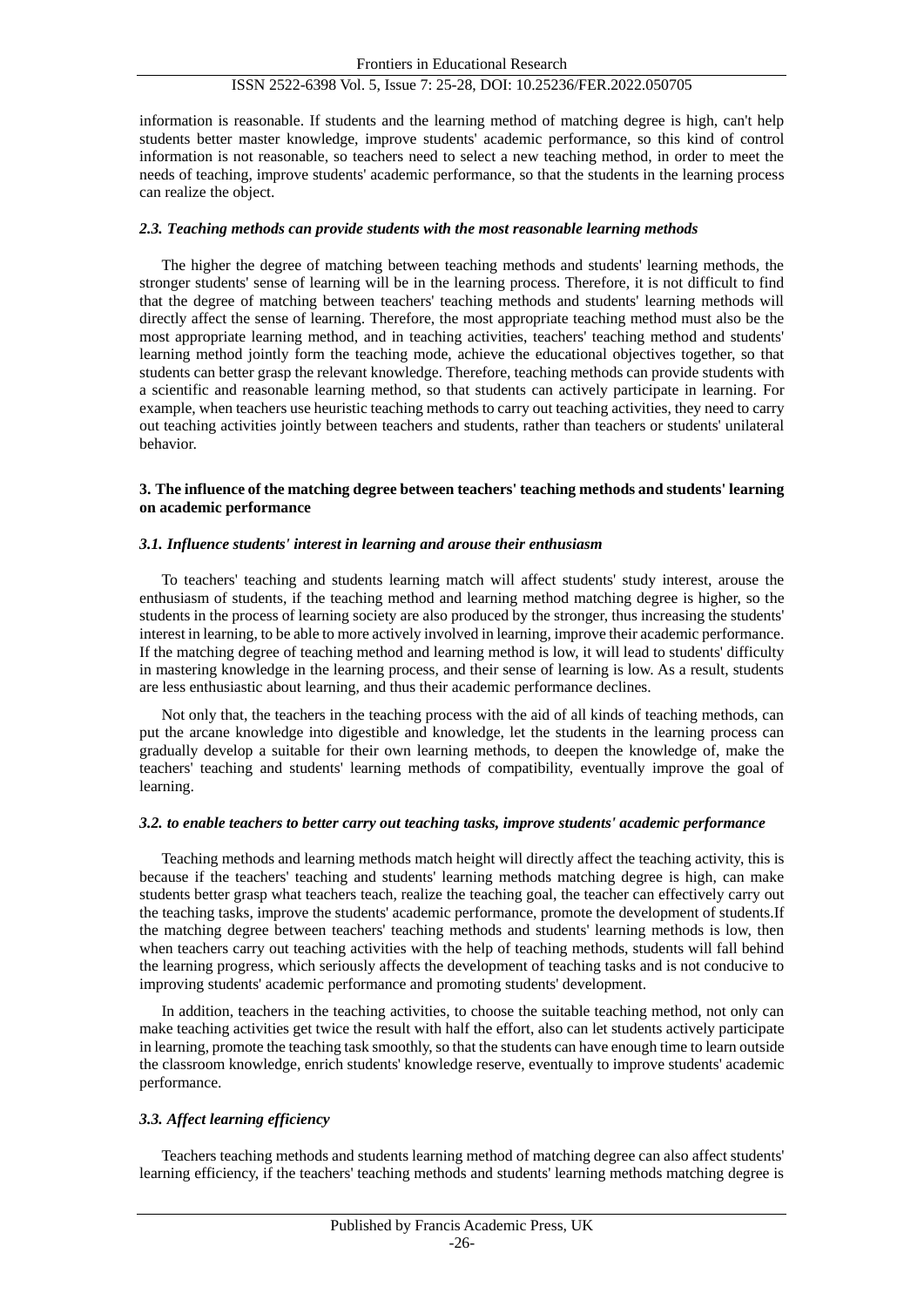## ISSN 2522-6398 Vol. 5, Issue 7: 25-28, DOI: 10.25236/FER.2022.050705

high, is proved that students' learning method is a good way to learn, can let students to study even harder, and in the process of learning experience the fun of learning, broaden the students' thinking, so that the students can study efficiently, This can effectively improve students' learning efficiency, improve students' academic performance. If the matching degree between teachers' teaching methods and students' learning methods is low, it means that students' learning methods are not suitable for the current learning task, which will seriously affect students' knowledge mastery, reduce learning efficiency and affect students' academic performance.

In addition, a good learning method can enable students to effectively master the learning content, so as to have more time to learn extra-curricular knowledge, in order to enrich their knowledge reserve, so that students can study independently, improve their academic performance, and promote the continuous development of students.

#### **4. The method of improving the matching degree of teaching method and learning method**

#### *4.1. Teachers should be good at using various teaching means*

In order to improve the matching degree between teaching methods and learning methods and improve students' academic performance, teachers must be good at using various teaching methods in the teaching process. In this way, teachers can find appropriate teaching methods, improve the matching degree of teaching methods and learning methods, better achieve teaching objectives, meet the needs of students' knowledge, improve students' performance. At the same time, using a variety of teaching methods, can make the teaching content become rich and interesting, so as to mobilize students' interest in learning, so that students actively participate in teaching activities, learn appropriate learning methods, improve the matching degree of teaching methods and learning methods, in order to improve students' academic performance, promote student development. For example, teachers in the teaching, situational teaching method to teaching, let the student through the way of performance to the teaching content, so not only enriches the teaching content, improving the students' interest in learning, still can make students learn new learning method, so as to improve the compatibility of teaching methods and learning methods, improve academic performance.

#### *4.2. Teachers should carry out teaching in a planned way according to teaching objectives*

To the largest extent, improve the teaching method and learning method of matching degree, teachers in the teaching activities, should be scientific and reasonable teaching plan according to the teaching targets and adopt suitable teaching methods, so can effectively arouse the enthusiasm of students, improve the students' learning interest, trains the student to develop a suitable learning method, So as to improve the matching degree of teaching methods and learning methods, improve students' academic performance and promote students' continuous development.

Therefore, teachers should actively communicate with students to master their learning situation and learning methods. In this way, they can ensure that the teaching method is consistent with the actual situation of students to the greatest extent, so as to better teach and improve students' academic performance. In addition, strengthening communication with students can also make teachers help students improve learning methods and improve learning efficiency.

#### *4.3. Students should constantly adjust their learning methods according to their learning situation*

Due to the differences in teaching contents and teaching objectives, students should choose suitable learning methods for different learning contents, only in this way can they effectively improve their learning efficiency and academic performance. Therefore, students in the teaching activities, according to their own learning situation, constantly adjust the learning method, so that the learning method and the teacher's teaching method match high degree, in order to improve their learning efficiency, enhance the sense of learning, improve their academic performance.

At the same time, constantly adjust learning methods, but also let students better grasp the knowledge, deepen the understanding of knowledge and understanding, to complete the teaching objectives.